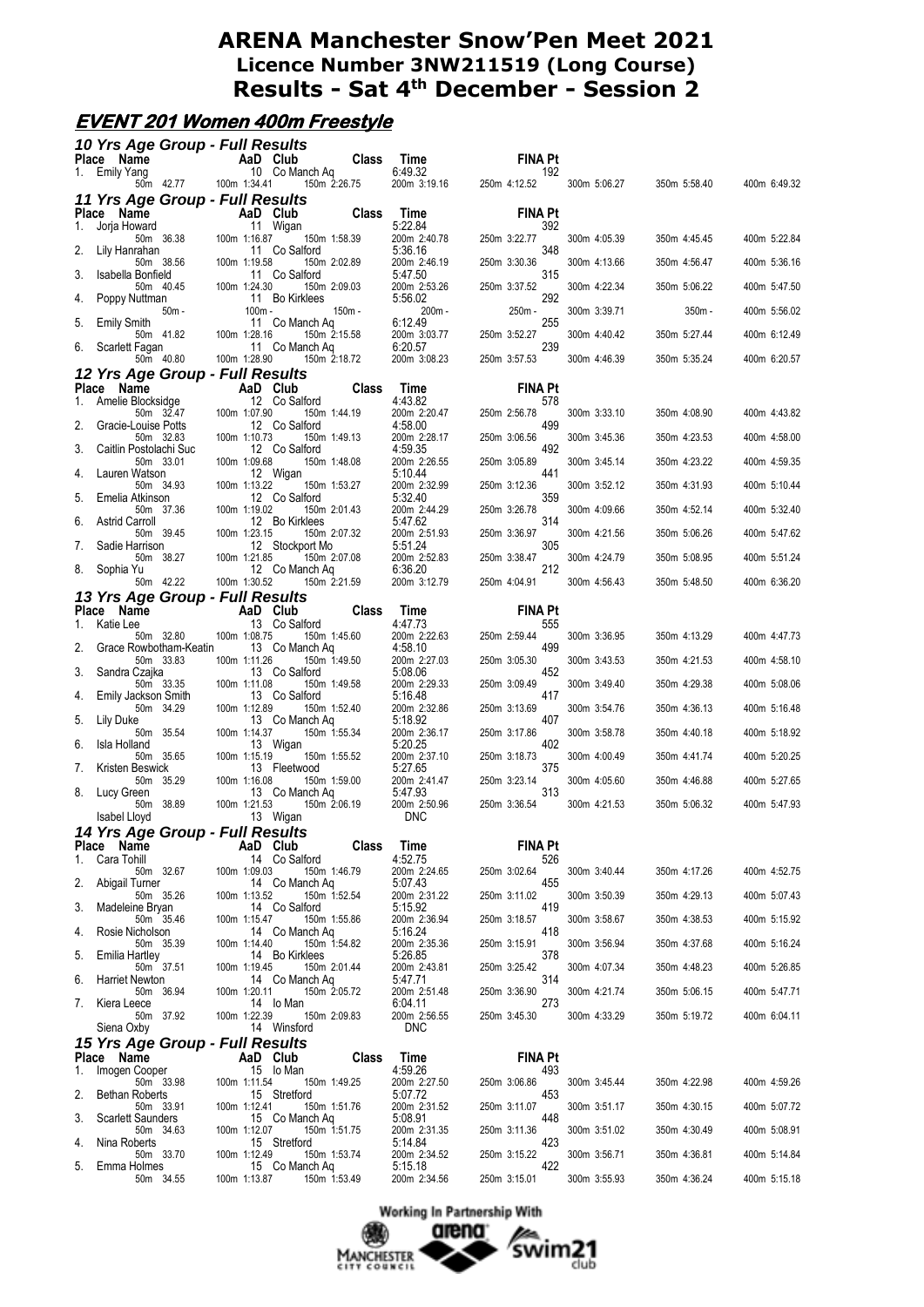|                    | 16 Yrs/Over Age Group - Full Results                                                |              |                                    |              |                           |                       |              |                |                    |                    |
|--------------------|-------------------------------------------------------------------------------------|--------------|------------------------------------|--------------|---------------------------|-----------------------|--------------|----------------|--------------------|--------------------|
| Place<br>1.        | Name<br><b>Blae Richardson</b>                                                      | AaD Club     | 17 lo Man                          | <b>Class</b> | Time<br>4:56.22           | <b>FINA Pt</b><br>508 |              |                |                    |                    |
| 2.                 | 50m 32.42<br>Stephanie Booth                                                        | 100m 1:09.01 | 150m 1:46.66<br>18 Bo Kirklees     |              | 200m 2:24.21<br>5:15.53   | 250m 3:02.36<br>420   | 300m 3:41.21 |                | 350m 4:19.62       | 400m 4:56.22       |
|                    | 50m 34.88                                                                           | 100m 1:14.30 | 150m 1:54.64                       |              | 200m 2:35.31              | 250m 3:15.91          | 300m 3:56.59 |                | 350m 4:37.08       | 400m 5:15.53       |
| 3.                 | Millie Newsome<br>50m 37.33                                                         | 100m 1:19.40 | 16 Bo Kirklees<br>150m 2:02.12     |              | 5:37.70<br>200m 2:46.72   | 343<br>250m 3:30.85   | 300m 4:14.88 |                | 350m 4:55.79       | 400m 5:37.70       |
| 4.                 | Scarlett Leighton                                                                   |              | 16 Wigan                           |              | 5:40.59                   | 334                   |              |                |                    |                    |
| 5.                 | 50m 36.41<br>Jasmine Bamber                                                         | 100m 1:18.22 | 150m 2:01.57<br>22 Co Manch Aq     |              | 200m 2:45.53<br>8 8:20.92 | 250m 3:29.62<br>105   | 300m 4:14.08 |                | 350m 4:57.84       | 400m 5:40.59       |
|                    | 50m 52.39<br>Combined Result - Multi-Classification by British Para-Swimming Points | 100m 1:53.36 | 150m 2:56.19                       |              | 200m 4:00.45              | 250m 5:06.96          | 300m 6:13.11 |                | 350m 7:19.11       | 400m 8:20.92       |
| Place              | Name                                                                                | AaD Club     |                                    | <b>Class</b> | Time                      | <b>BDPoints</b>       |              |                |                    |                    |
| 1.                 | Jasmine Bamber<br>50m 52.39                                                         | 100m 1:53.36 | 22 Co Manch Aq<br>150m 2:56.19     |              | 8 8:20.92<br>200m 4:00.45 | 175<br>250m 5:06.96   | 300m 6:13.11 |                | 350m 7:19.11       | 400m 8:20.92       |
|                    | EVENT 202 Men 200m IM                                                               |              |                                    |              |                           |                       |              |                |                    |                    |
|                    | 09 Yrs Age Group - Full Results                                                     |              |                                    |              |                           |                       |              |                |                    |                    |
|                    | Place Name                                                                          |              | AaD Club                           | Class        | Time                      | <b>FINA Pt</b>        |              | 50             | 100                | 150                |
|                    | Kareem Mohamed                                                                      |              | 9 Co Manch Aq                      |              | DQ                        |                       |              |                |                    |                    |
|                    | 11 Yrs Age Group - Full Results<br>Place Name                                       |              | AaD Club                           | Class        | Time                      | <b>FINA Pt</b>        |              | 50             | 100                | 150                |
| 1.                 | Caleb Crowe                                                                         | 11           | lo Man                             |              | 2:55.47                   | 274                   |              | 36.11          | 1:22.03            | 2:17.02            |
| 2.                 | James Farnan                                                                        | 11           | lo Man                             |              | 3:05.60                   | 231                   |              | 43.15          | 1:31.32            | 2:24.10            |
| 3.<br>4.           | Ethan Bent<br>Cole Hood                                                             | 11<br>11     | Co Manch Aq<br>Stretford           |              | 3:09.29<br>3:14.43        | 218<br>201            |              | 42.18<br>40.86 | 1:31.99<br>1:28.48 | 2:28.03<br>2:29.84 |
| 5.                 | Dominic Pokam                                                                       |              | 11 Co Manch Aq                     |              | 3:18.31                   | 189                   |              | 48.48          | 1:36.64            | 2:34.64            |
| 6.                 | Phoevos Maitos Cassidy                                                              |              | 11 Co Manch Ag                     |              | 3:35.96                   | 147                   |              | 55.86          | 1:50.69            | 2:51.23            |
| 7.                 | <b>Thomas Hall</b><br>Stellan McDonald                                              |              | 11 Co Manch Aq<br>11 Bo Kirklees   |              | 3:50.68<br>DQ             | 120                   |              | 58.08          | 1:51.41            | 3:07.66            |
|                    | 12 Yrs Age Group - Full Results                                                     |              |                                    |              |                           |                       |              |                |                    |                    |
|                    | Place Name                                                                          |              | AaD Club                           | Class        | Time                      | <b>FINA Pt</b>        |              | 50             | 100                | 150                |
| 1.                 | James Fothergill                                                                    | 12           | Flixton                            |              | 2:44.89                   | 330                   |              | 34.25          | 1:18.34            | 2:07.57            |
| 2.<br>3.           | Max Pearson<br>Alixander Lewis                                                      | 12           | 12 Wigan<br>Co Manch Ag            |              | 2:49.07<br>2:54.05        | 306<br>280            |              | 36.43<br>37.59 | 1:21.00<br>1:22.26 | 2:12.28<br>2:16.25 |
| 4.                 | Albert Smith                                                                        | 12           | Co Manch Ag                        |              | 2:54.86                   | 277                   |              | 40.21          | 1:24.14            | 2:15.44            |
| 5.                 | Eben Cousin                                                                         |              | 12 Bo Kirklees                     |              | 3:06.86                   | 227                   |              | 36.97          | 1:29.50            | 2:26.46            |
| 6.<br>7.           | Thomas Hill<br>Sky So                                                               | 12<br>12     | <b>Bo Kirklees</b><br>Co Manch Aq  |              | 3:10.72<br>3:14.46        | 213<br>201            |              | 40.93<br>42.71 | 1:33.33<br>1:35.60 | 2:27.42<br>2:28.51 |
| 8.                 | Eesa Duhaney                                                                        |              | 12 Co Manch Aq                     |              | 3:32.89                   | 153                   |              | 47.63          | 1:45.42            | 2:47.37            |
| 9.                 | William Parker-Morriso                                                              |              | 12 Co Manch Ag                     |              | 3:47.15                   | 126                   |              | 52.14          | 1:49.44            | 3:00.05            |
|                    | 13 Yrs Age Group - Full Results                                                     |              |                                    |              |                           |                       |              |                |                    |                    |
| <b>Place</b><br>1. | Name<br>Oli Bottomley                                                               | AaD          | Club<br>13 Co Salford              | Class        | Time<br>2:25.92           | <b>FINA Pt</b><br>476 |              | 50<br>30.45    | 100<br>1:10.37     | 150<br>1:54.27     |
| 2.                 | Lewis Gilbert                                                                       |              | 13 Co Manch Aq                     |              | 2:32.93                   | 414                   |              | 32.39          | 1:12.04            | 1:58.23            |
| 3.                 | Luke Aitken                                                                         | 13           | Co Salford                         |              | 2:36.58                   | 385                   |              | 33.71          | 1:15.88            | 2:00.38            |
| 4.                 | <b>Charlie Chadwick</b>                                                             |              | 13 Flixton<br>lo Man               |              | 2:41.54                   | 351                   |              | 34.11          | 1:15.25            | 2:05.07            |
| 5.<br>6.           | <b>Charles Foster</b><br><b>Steiven Smith</b>                                       | 13           | 13 Co Salford                      |              | 2:47.14<br>2:49.68        | 317<br>303            |              | 33.81<br>36.12 | 1:17.72<br>1:20.34 | 2:09.59<br>2:13.09 |
| 7.                 | Jimmy Williams                                                                      |              | 13 Bo Kirklees                     |              | 2:52.96                   | 286                   |              | 36.44          | 1:22.40            | 2:15.38            |
| 8.                 | Cillian Maitos Cassidy                                                              |              | 13 Co Manch Aq                     |              | 2:53.06                   | 285                   |              | 36.80          | 1:22.15            | 2:15.91            |
| 9.                 | Danial Bafi<br>10. Alexander Rowe                                                   | 13           | 13 Co Manch Aq<br>Co Manch Aq      |              | 2:55.78<br>2:58.22        | 272<br>261            |              | 35.75<br>35.60 | 1:21.94<br>1:22.74 | 2:18.38<br>2:17.03 |
|                    | 11. Mitchell Leek                                                                   |              | 13 Tyldesley                       |              | 3:01.54                   | 247                   |              | 40.40          | 1:25.58            | 2:19.51            |
|                    | Charlie Bell                                                                        |              | 13 Co Manch Aq                     |              | DNC                       |                       |              |                |                    |                    |
|                    | 14 Yrs Age Group - Full Results                                                     |              |                                    |              |                           |                       |              |                |                    |                    |
| 1.                 | Place Name<br>Jackson Jardine                                                       | AaD<br>14    | Club<br>Copeland                   | Class        | <b>Time</b><br>2:36.24    | <b>FINA Pt</b><br>388 |              | 50<br>32.18    | 100<br>1:12.06     | 150<br>2:02.32     |
| 2.                 | Lachlan Munro                                                                       | 14           | <b>Bo Kirklees</b>                 |              | 2:41.35                   | 352                   |              | 34.34          | 1:14.37            | 2:08.36            |
| 3.                 | Jaeden Lim                                                                          | 14           | Stretford                          |              | 2:41.77                   | 349                   |              | 32.68          | 1:15.40            | 2:04.63            |
| 4.<br>5.           | Tyler Atilman<br>Alexander Hornby                                                   | 14           | Bo Kirklees<br>14 Tyldesley        |              | 2:44.33<br>2:48.02        | 333<br>312            |              | 33.20<br>35.65 | 1:15.12<br>1:18.33 | 2:08.85<br>2:10.88 |
|                    | 15 Yrs Age Group - Full Results                                                     |              |                                    |              |                           |                       |              |                |                    |                    |
|                    | Place Name                                                                          |              | AaD Club                           | Class        | Time                      | <b>FINA Pt</b>        |              | 50             | 100                | 150                |
| 1.                 | Shea Whiteley                                                                       | 15           | Co Manch Aq                        |              | 2:29.37                   | 444                   |              | 31.67          | 1:10.39            | 1:56.56            |
| 2.                 | Oscar Smith                                                                         | 15<br>15     | Co Manch Aq                        |              | 2:30.82<br>2:31.79        | 431<br>423            |              | 31.54<br>33.06 | 1:12.95            | 1:54.79            |
| 3.<br>4.           | Henry King<br>Joel Birtles                                                          |              | <b>Bo Kirklees</b><br>15 Aquabears |              | 2:35.38                   | 394                   |              | 28.46          | 1:11.63<br>1:06.85 | 1:57.95<br>1:56.81 |
| 5.                 | Adam Shuttleworth                                                                   | 15           | lo Man                             |              | 2:43.01                   | 342                   |              | 34.78          | 1:16.39            | 2:05.30            |
| 6.                 | Samuel Cunliffe                                                                     | 15           | Wigan                              |              | 2:45.44                   | 327                   |              | 37.09          | 1:16.82            | 2:08.50            |
| 7.<br>8.           | Nicholas Smith<br>Joe Brook                                                         | 15           | Co Salford<br>15 Bo Kirklees       |              | 2:45.76<br>2:50.52        | 325<br>298            |              | 35.98<br>34.03 | 1:20.48<br>1:21.52 | 2:10.00<br>2:08.66 |
|                    | 16 Yrs/Over Age Group - Full Results                                                |              |                                    |              |                           |                       |              |                |                    |                    |
| <b>Place</b>       | Name                                                                                | `AaD         | Club                               | Class        | Time                      | <b>FINA Pt</b>        |              | 50             | 100                | 150                |
| 1.                 | R Haliburton-Chaplin                                                                | 17           | Fleetwood                          |              | 2:29.75                   | 441                   |              | 31.65          | 1:09.93            | 1:55.34            |
| 2.<br>3.           | Benjamin Overland                                                                   | 16<br>19     | Stretford<br>Co Manch Aq           |              | 2:30.80<br>2:30.87        | 432<br>431            |              | 31.60<br>29.91 | 1:11.05<br>1:09.14 | 1:56.53<br>1:54.21 |
| 4.                 | Oliver Osborne<br><b>Toby Malkin</b>                                                | 16           | Stretford                          |              | 2:35.70                   | 392                   |              | 30.98          | 1:12.66            | 2:01.88            |
| 5.                 | Jack Plant                                                                          | 17           | Crewe Flyers                       |              | 2:37.45                   | 379                   |              | 31.42          | 1:12.99            | 2:01.47            |
| 6.                 | Ethan Lace                                                                          | 16           | lo Man                             |              | 2:37.48                   | 379                   |              | 33.43          | 1:16.06            | 2:03.87            |
| 7.<br>8.           | Ehi Itua<br>Lewis White                                                             | 17<br>21     | Stretford<br>Co Manch Aq           |              | 2:37.54<br>9 2:40.24      | 378<br>360            |              | 30.43<br>33.60 | 1:13.07<br>1:13.54 | 1:59.94<br>2:03.09 |
| 9.                 | Dominic Seymour                                                                     |              | 17 Co Manch Aq                     |              | 2:50.23                   | 300                   |              | 32.92          | 1:17.37            | 2:08.54            |

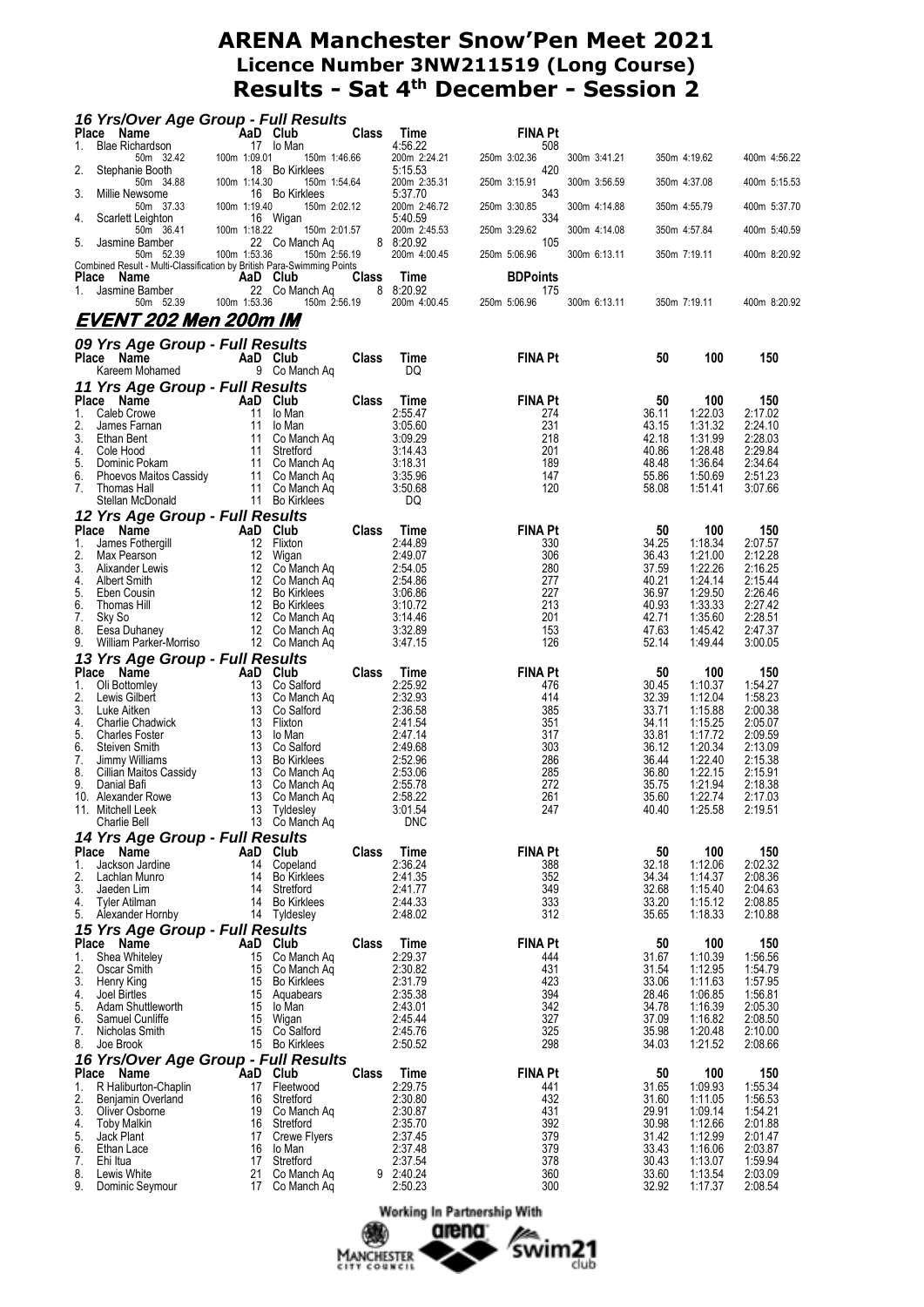|          | Giorgio Oxby                                                                         |          | 16 Winsford                          | 14    | DNC            |                       |       |         |         |
|----------|--------------------------------------------------------------------------------------|----------|--------------------------------------|-------|----------------|-----------------------|-------|---------|---------|
|          | Combined Result - Multi-Classification by British Para-Swimming Points<br>Place Name |          | AaD Club                             | Class | Time           | <b>BDPoints</b>       | 50    | 100     | 150     |
|          | 1. Lewis White                                                                       |          | 21 Co Manch Aq                       | 9     | 2:40.24        | 579                   | 33.60 | 1:13.54 | 2:03.09 |
|          | Giorgio Oxby                                                                         | 16       | Winsford                             | 14    | <b>DNC</b>     |                       |       |         |         |
|          |                                                                                      |          |                                      |       |                |                       |       |         |         |
|          | <u>EVENT 203 Women 50m Backstroke</u>                                                |          |                                      |       |                |                       |       |         |         |
|          |                                                                                      |          |                                      |       |                |                       |       |         |         |
|          | 09 Yrs Age Group - Full Results<br>Place Name                                        |          | AaD Club                             | Class | Time           | <b>FINA Pt</b>        |       |         |         |
| 1.       | Gabriella Teasdale                                                                   | 9        | Co Salford                           |       | 48.53          | 171                   |       |         |         |
| 2.       | Glorianna Moynihan                                                                   | 9        | Co Manch Ag                          |       | 50.04          | 156                   |       |         |         |
| 3.       | Clarissa Hampson                                                                     | 9        | Wigan                                |       | 50.99          | 148                   |       |         |         |
| 4.<br>5. | Darcy Appleton                                                                       | 9        | 9 Tyldesley<br>Co Salford            |       | 51.20<br>51.46 | 146<br>144            |       |         |         |
| 6.       | Jasmine Wakelin<br>Aniko Beharrie                                                    |          | 9 Tyldesley                          |       | 52.43          | 136                   |       |         |         |
| 7.       | Mathilda Schrank                                                                     |          | 9 Co Manch Aq                        |       | 53.92          | 125                   |       |         |         |
|          | 10 Yrs Age Group - Full Results                                                      |          |                                      |       |                |                       |       |         |         |
|          | Place Name                                                                           |          | AaD Club                             | Class | Time           | <b>FINA Pt</b>        |       |         |         |
| 1.       | Ellen Jones                                                                          |          | 10 Wigan                             |       | 42.03          | 264                   |       |         |         |
| 2.<br>3. | Camilla Holland                                                                      |          | 10 Wigan<br>10 Wigan                 |       | 42.22<br>43.74 | 260<br>234            |       |         |         |
| 4.       | India Morgan<br><b>Emily Rowe</b>                                                    |          | 10 Co Manch Aq                       |       | 43.93          | 231                   |       |         |         |
| 5.       | <b>Emily Yang</b>                                                                    |          | 10 Co Manch Aq                       |       | 44.47          | 223                   |       |         |         |
| 5.       | Olivia Knox                                                                          |          | 10 Wigan                             |       | 44.47          | 223                   |       |         |         |
| 7.<br>8. | Grace Tushingham                                                                     |          | 10 Fleetwood<br>10 Flixton           |       | 45.17<br>47.43 | 213<br>184            |       |         |         |
| 9.       | Eleanor Fothergill<br>Ada Cox                                                        |          | 10 Tyldesley                         |       | 48.16          | 175                   |       |         |         |
|          | 10. Helena Teale                                                                     |          | 10 Bo Kirklees                       |       | 48.26          | 174                   |       |         |         |
|          | 11. Isla Townend                                                                     |          | 10 Bo Kirklees                       |       | 51.52          | 143                   |       |         |         |
|          | 12. Sarah Millington                                                                 |          | 10 Bo Kirklees                       |       | 52.29<br>DQ    | 137                   |       |         |         |
|          | Isabel Redburn<br>11 Yrs Age Group - Full Results                                    |          | 10 Co Manch Ag                       |       |                |                       |       |         |         |
|          | Place Name                                                                           |          | AaD Club                             | Class | Time           | <b>FINA Pt</b>        |       |         |         |
| 1.       | Jorja Howard                                                                         | 11       | Wigan                                |       | 36.53          | 402                   |       |         |         |
| 2.       | Carey Sullivan                                                                       | 11       | Co Manch Aq                          |       | 36.91          | 390                   |       |         |         |
| 3.       | Olivia Wilson                                                                        |          | 11 Co Salford                        |       | 39.17          | 326                   |       |         |         |
| 4.<br>5. | Isabella Bonfield<br>Maisie Lloyd                                                    | 11<br>11 | Co Salford<br>Wigan                  |       | 40.92<br>42.08 | 286<br>263            |       |         |         |
| 6.       | Matilda Mayo                                                                         |          | 11 Aquabears                         |       | 42.16          | 262                   |       |         |         |
| 7.       | Lily Hanrahan                                                                        |          | 11 Co Salford                        |       | 42.35          | 258                   |       |         |         |
| 8.       | Isabelle Hall                                                                        | 11       | Aquabears                            |       | 43.25          | 242                   |       |         |         |
| 9.       | <b>Emily Smith</b><br>10. Scarlett Fagan                                             |          | 11 Co Manch Aq<br>11 Co Manch Ag     |       | 45.24<br>46.44 | 212<br>196            |       |         |         |
|          | 11. Connie Fell                                                                      | 11       | <b>Bo Kirklees</b>                   |       | 47.01          | 189                   |       |         |         |
|          | 12. Phoebe Vernon                                                                    | 11       | Tyldesley                            |       | 47.61          | 181                   |       |         |         |
|          | 13. Charlie Bailey                                                                   | 11       | Tyldesley                            |       | 48.37          | 173                   |       |         |         |
|          | 14. Evie Kenyon<br>15. Sophie Willitts                                               | 11       | Bo Kirklees<br>11 Wigan              |       | 48.50<br>49.39 | 172<br>163            |       |         |         |
|          | 16. Ava Entwistle                                                                    |          | 11 Co Manch Aq                       |       | 1:20.60        | 37                    |       |         |         |
|          | 12 Yrs Age Group - Full Results                                                      |          |                                      |       |                |                       |       |         |         |
|          | Place Name                                                                           |          | AaD Club                             | Class | Time           | <b>FINA Pt</b>        |       |         |         |
| 1.       | Lucia Lesti                                                                          | 12       | Swinton                              |       | 36.44          | 405                   |       |         |         |
| 2.<br>3. | Yasmin Papargiris<br>Tilly Collins                                                   | 12<br>12 | Co Salford                           |       | 37.20<br>37.65 | 381                   |       |         |         |
| 4.       | Laila Lawrenson                                                                      |          | vvigan<br>12 Fleetwood               |       | 37.81          | 367<br>363            |       |         |         |
| 5.       | Jessica Corder                                                                       |          | 12 Co Salford                        |       | 37.86          | 361                   |       |         |         |
| 6.       | Francesca Teasdale                                                                   | 12       | Co Salford                           |       | 39.24          | 325                   |       |         |         |
| 7.<br>8. | Sumayyah Khahar<br><b>Emily Battye</b>                                               | 12       | 12 Co Manch Ag<br><b>Bo Kirklees</b> |       | 39.78<br>39.85 | 311<br>310            |       |         |         |
| 9.       | Imogen Jones                                                                         | 12       | <b>Bo Kirklees</b>                   |       | 40.30          | 300                   |       |         |         |
|          | 10. Stephanie Cannavan                                                               |          | 12 Aquabears                         |       | 40.34          | 299                   |       |         |         |
|          | 11. Astrid Carroll                                                                   |          | 12 Bo Kirklees                       |       | 40.51          | 295                   |       |         |         |
|          | 12. Sadie Harrison<br>13. Lois Anderton                                              |          | 12 Stockport Mo<br>12 Stretford      |       | 40.67<br>41.52 | 291<br>274            |       |         |         |
|          | 14. Poppy Mather                                                                     |          | 12 Wigan                             |       | 42.62          | 253                   |       |         |         |
|          | 15. Laura Mcgarty                                                                    |          | 12 Aquabears                         |       | 43.93          | 231                   |       |         |         |
|          | 16. Olivia Ryan                                                                      |          | 12 Co Manch Aq                       |       | 44.74          | 219                   |       |         |         |
|          | 17. Sophia Yu<br>18. Josie Byrnes                                                    |          | 12 Co Manch Ag<br>12 Co Manch Aq     |       | 45.05<br>45.61 | 214<br>206            |       |         |         |
|          | 19. Daisy Newsome                                                                    |          | 12 Bo Kirklees                       |       | 46.71          | 192                   |       |         |         |
|          | 20. Ruby Holloway                                                                    |          | 12 Co Manch Ag                       |       | 47.43          | 184                   |       |         |         |
|          | Emelia Atkinson                                                                      |          | 12 Co Salford                        |       | <b>DNC</b>     |                       |       |         |         |
|          | 13 Yrs Age Group - Full Results                                                      |          |                                      |       |                |                       |       |         |         |
|          | Place Name                                                                           |          | AaD Club                             | Class | Time<br>36.09  | <b>FINA Pt</b><br>417 |       |         |         |
| 1.<br>2. | Scarlett Tushingham<br>Isabella Holmes                                               | 13<br>13 | Fleetwood<br>Flixton                 |       | 36.39          | 407                   |       |         |         |
| 3.       | Ruby Wakelin                                                                         | 13       | Co Salford                           |       | 37.41          | 375                   |       |         |         |
| 4.       | Lily Duke                                                                            |          | 13 Co Manch Aq                       |       | 37.46          | 373                   |       |         |         |
| 5.<br>6. | Anna Lucas<br>Matilda Bird-McGowan                                                   | 13<br>13 | Co Salford<br>lo Man                 |       | 37.57<br>38.44 | 370<br>345            |       |         |         |
| 7.       | Sophie Mansfield                                                                     |          | 13 Bo Kirklees                       |       | 38.64          | 340                   |       |         |         |
| 8.       | Ellen Toal                                                                           | 13       | Co Manch Ag                          |       | 39.78          | 311                   |       |         |         |
| 9.       | Lucy Green                                                                           | 13       | Co Manch Aq                          |       | 41.02          | 284                   |       |         |         |
|          | 10. Lucy Butt                                                                        |          | 13 Stretford                         |       | 41.04          | 284                   |       |         |         |

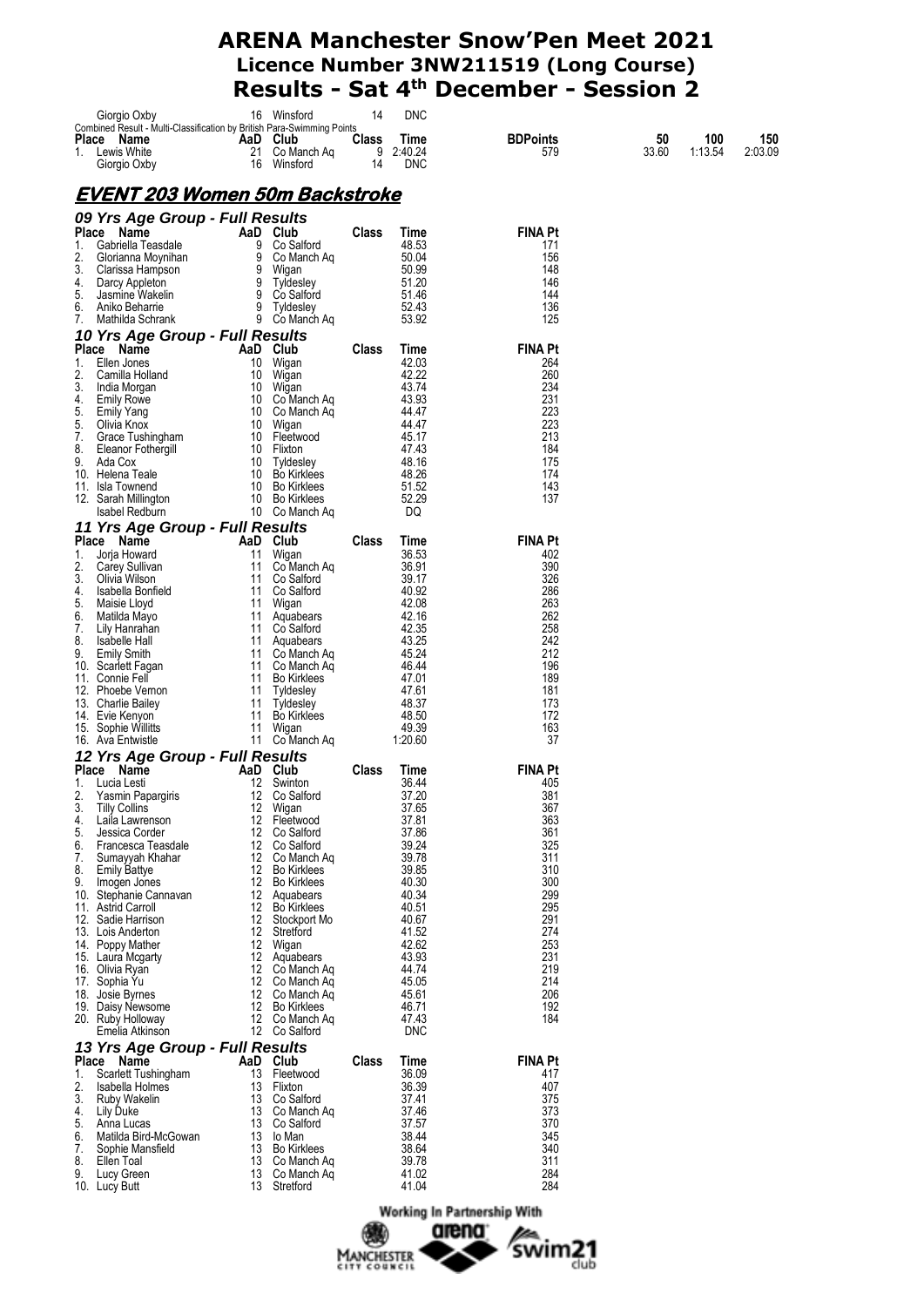|             |                                                                                                                                                                                                                                                                        |          |                                |       |                  | 277                    |
|-------------|------------------------------------------------------------------------------------------------------------------------------------------------------------------------------------------------------------------------------------------------------------------------|----------|--------------------------------|-------|------------------|------------------------|
|             | 11. Amelie Pasquier and the March Aq and the March 2.13 Community of the March 2.12<br>13 Community Community (13 Tyldesley and 1.74<br>13 Hixton 2.12<br>14 Ava Taylor 13 Amelie (13 Bo Kirkless 2.2.77<br>14 Ava Magnes 13 Flore (19                                 |          |                                |       |                  | 270<br>262             |
|             |                                                                                                                                                                                                                                                                        |          |                                |       |                  | 251                    |
|             | 14. Ava Taylor<br><b>AN Explore 13</b> Bo Kirkless<br><b>Place Naryl Hughes</b><br><b>14 Yrs Age Group - Full Results</b><br><b>14 Yrs Age Group - Full Results</b><br>1. Janae Warmington<br>14 Co Salford<br>14 Co Salford<br>14 Bo Kirkless<br>3. Jessica Smelt<br> |          |                                |       |                  |                        |
|             |                                                                                                                                                                                                                                                                        |          |                                |       |                  |                        |
|             |                                                                                                                                                                                                                                                                        |          |                                |       |                  | <b>FINA Pt</b>         |
|             |                                                                                                                                                                                                                                                                        |          |                                |       |                  | 559<br>552             |
|             |                                                                                                                                                                                                                                                                        |          |                                |       |                  | 456                    |
|             |                                                                                                                                                                                                                                                                        |          |                                |       |                  | 444                    |
|             |                                                                                                                                                                                                                                                                        |          |                                |       |                  | 435                    |
|             |                                                                                                                                                                                                                                                                        |          |                                |       |                  | 428<br>416             |
|             |                                                                                                                                                                                                                                                                        |          |                                |       |                  | 405                    |
|             |                                                                                                                                                                                                                                                                        |          |                                |       |                  | 385                    |
|             |                                                                                                                                                                                                                                                                        |          |                                |       |                  | 373                    |
|             |                                                                                                                                                                                                                                                                        |          |                                |       |                  | 336                    |
|             |                                                                                                                                                                                                                                                                        |          |                                |       |                  | 307<br>294             |
|             |                                                                                                                                                                                                                                                                        |          |                                |       |                  | 294                    |
|             |                                                                                                                                                                                                                                                                        |          |                                |       |                  | 248                    |
|             |                                                                                                                                                                                                                                                                        |          |                                |       |                  | 239                    |
|             |                                                                                                                                                                                                                                                                        |          |                                |       |                  | 217<br>189             |
|             |                                                                                                                                                                                                                                                                        |          |                                |       |                  |                        |
|             |                                                                                                                                                                                                                                                                        |          |                                |       |                  |                        |
|             |                                                                                                                                                                                                                                                                        |          |                                |       |                  | <b>FINA Pt</b>         |
|             |                                                                                                                                                                                                                                                                        |          |                                |       |                  | 449                    |
|             |                                                                                                                                                                                                                                                                        |          |                                |       |                  | 434                    |
|             |                                                                                                                                                                                                                                                                        |          |                                |       |                  | 388<br>374             |
|             |                                                                                                                                                                                                                                                                        |          |                                |       |                  | 344                    |
|             |                                                                                                                                                                                                                                                                        |          |                                |       |                  | 313                    |
|             |                                                                                                                                                                                                                                                                        |          |                                |       |                  | 285                    |
|             |                                                                                                                                                                                                                                                                        |          |                                |       |                  | 233                    |
|             |                                                                                                                                                                                                                                                                        |          |                                |       |                  |                        |
|             |                                                                                                                                                                                                                                                                        |          |                                |       |                  | <b>FINA Pt</b>         |
|             |                                                                                                                                                                                                                                                                        |          |                                |       |                  | 451                    |
|             |                                                                                                                                                                                                                                                                        |          |                                |       |                  | 445                    |
|             |                                                                                                                                                                                                                                                                        |          |                                |       |                  | 438                    |
|             |                                                                                                                                                                                                                                                                        |          |                                |       |                  |                        |
|             |                                                                                                                                                                                                                                                                        |          |                                |       |                  | 427                    |
|             |                                                                                                                                                                                                                                                                        |          |                                |       |                  | 376                    |
|             |                                                                                                                                                                                                                                                                        |          |                                |       |                  | 355<br>350             |
|             |                                                                                                                                                                                                                                                                        |          |                                |       |                  | 304                    |
|             |                                                                                                                                                                                                                                                                        |          |                                |       |                  | - 98                   |
|             |                                                                                                                                                                                                                                                                        |          |                                |       |                  |                        |
|             |                                                                                                                                                                                                                                                                        |          |                                |       |                  | <b>BDPoints</b><br>616 |
|             |                                                                                                                                                                                                                                                                        |          |                                |       |                  | 163                    |
|             | Amelie Bell<br>16 <b>Yrs/Over Age Group - Full Results</b><br>16 <b>Yrs/Over Age Group - Full Results</b><br>1. Aimee Myers<br>1. Aimee Myers<br>16 <b>lo Man</b><br>16 <b>Constant 14</b> 35.32<br>3. Alisha Belson<br>18 Crewe Flyers<br>4. Madeleine Hemuss<br>5. J |          |                                |       |                  |                        |
|             | <u>EVENT 204 Men 50m Breaststroke</u>                                                                                                                                                                                                                                  |          |                                |       |                  |                        |
|             | 09 Yrs Age Group - Full Results                                                                                                                                                                                                                                        |          |                                |       |                  |                        |
| Place       | Name                                                                                                                                                                                                                                                                   |          | AaD Club                       | Class | Time             | FINA Pt                |
| 1.          | Daniel Lesti                                                                                                                                                                                                                                                           | 9        | Swinton                        |       | 52.44            | 121                    |
| 2.<br>3.    | Kian Rose                                                                                                                                                                                                                                                              |          | 9 Co Manch Aq                  |       | 57.62<br>1:00.24 | 91<br>79               |
|             | Maxwell Partington                                                                                                                                                                                                                                                     |          | 9 Flixton                      |       |                  |                        |
|             | 10 Yrs Age Group - Full Results<br>Name                                                                                                                                                                                                                                |          |                                | Class | Time             |                        |
| Place<br>1. | Hussein Kesserwan                                                                                                                                                                                                                                                      | 10       | AaD Club<br><b>Bo Kirklees</b> |       | 51.64            | FINA Pt<br>126         |
| 2.          | Adrian Rogers                                                                                                                                                                                                                                                          |          | 10 Co Manch Aq                 |       | 53.11            | 116                    |
| 3.          | Philip Langara                                                                                                                                                                                                                                                         | 10       | <b>Bo Kirklees</b>             |       | 53.18            | 116                    |
| 4.          | Arthur Harris                                                                                                                                                                                                                                                          | 10       | Wigan                          |       | 53.86<br>1:01.41 | 111<br>75              |
| 5.          | James Rose-Coulthard                                                                                                                                                                                                                                                   |          | 10 Wigan                       |       |                  |                        |
| Place       | 11 Yrs Age Group - Full Results<br>Name                                                                                                                                                                                                                                |          | AaD Club                       | Class | Time             | <b>FINA Pt</b>         |
| 1.          | James Farnan                                                                                                                                                                                                                                                           | 11       | lo Man                         |       | 43.96            | 205                    |
| 2.          | Henry Priestley                                                                                                                                                                                                                                                        | 11       | <b>Bo Kirklees</b>             |       | 44.25            | 201                    |
| 3.          | Noah Grace                                                                                                                                                                                                                                                             | 11       | Wigan                          |       | 45.48            | 185                    |
| 4.<br>5.    | Alan Szymanski                                                                                                                                                                                                                                                         | 11<br>11 | Co Manch Aq                    |       | 49.93<br>50.17   | 140<br>138             |
| 6.          | Dominic Pokam<br>Phoevos Maitos Cassidy                                                                                                                                                                                                                                | 11       | Co Manch Aq<br>Co Manch Aq     |       | 50.54            | 135                    |
| 7.          | Ethan Bent                                                                                                                                                                                                                                                             | 11       | Co Manch Aq                    |       | 50.86            | 132                    |
| 8.          | Ethan Berry                                                                                                                                                                                                                                                            | 11       | Wigan                          |       | 52.70            | 119                    |
| 9.          | William Palmer                                                                                                                                                                                                                                                         | 11       | Flixton                        |       | 52.80            | 118                    |
|             | 10. Cain Ashton<br>11. Stellan McDonald                                                                                                                                                                                                                                | 11<br>11 | Wigan<br><b>Bo Kirklees</b>    |       | 53.85<br>1:03.18 | 111<br>69              |
|             | 12. Thomas Hall<br>Caleb Crowe                                                                                                                                                                                                                                         | 11<br>11 | Co Manch Aq<br>lo Man          |       | 1:05.09<br>DQ    | 63                     |

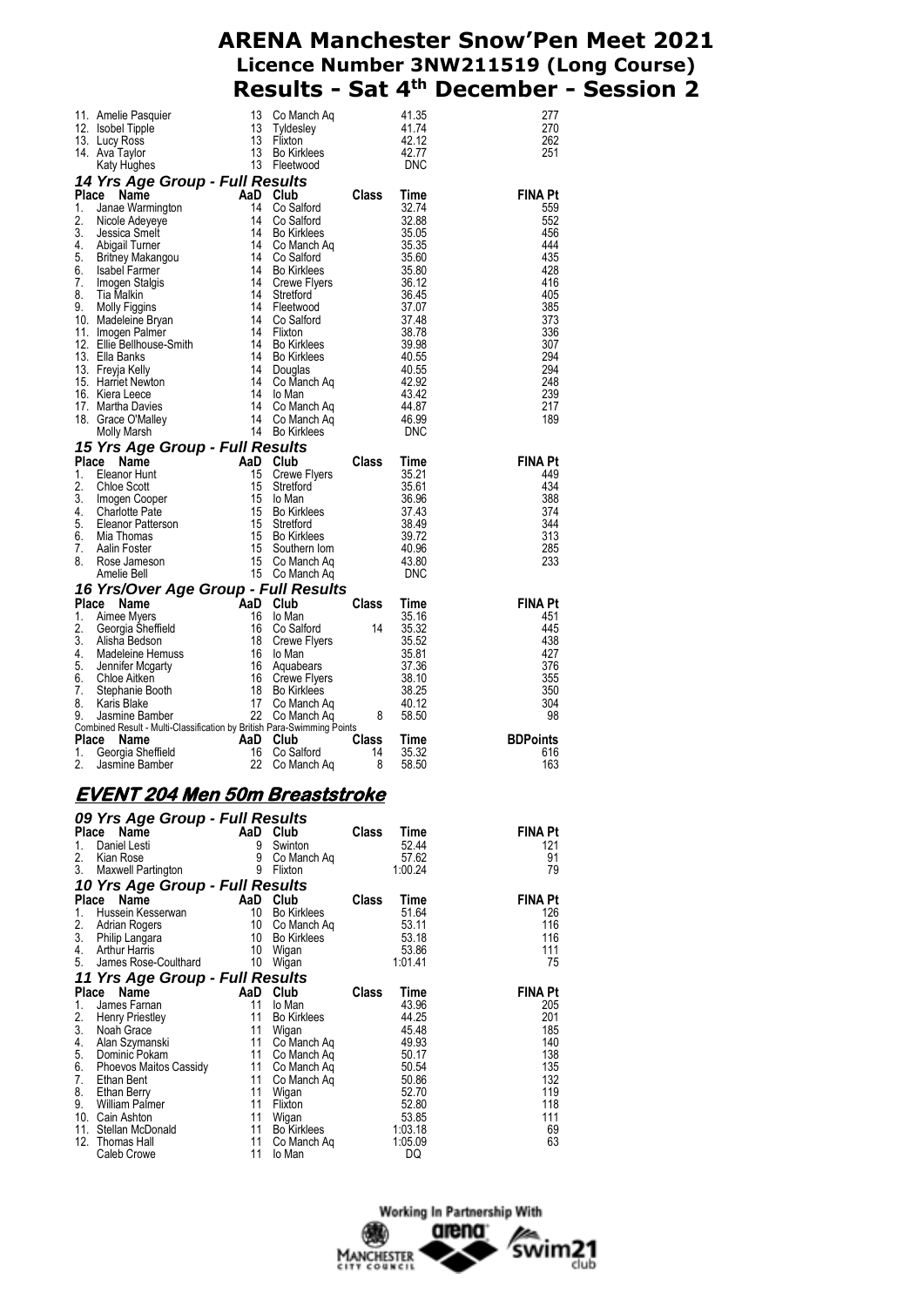|          |                                                                                                                                                                                                                                                                                               |           |                    |             |                           | <b>FINA Pt</b>  |
|----------|-----------------------------------------------------------------------------------------------------------------------------------------------------------------------------------------------------------------------------------------------------------------------------------------------|-----------|--------------------|-------------|---------------------------|-----------------|
|          |                                                                                                                                                                                                                                                                                               |           |                    |             |                           | 279             |
|          |                                                                                                                                                                                                                                                                                               |           |                    |             |                           | 278             |
|          |                                                                                                                                                                                                                                                                                               |           |                    |             |                           | 251             |
|          |                                                                                                                                                                                                                                                                                               |           |                    |             |                           | 248             |
|          |                                                                                                                                                                                                                                                                                               |           |                    |             |                           | 225             |
|          |                                                                                                                                                                                                                                                                                               |           |                    |             |                           | 209             |
|          |                                                                                                                                                                                                                                                                                               |           |                    |             |                           | 185             |
|          |                                                                                                                                                                                                                                                                                               |           |                    |             |                           | 163             |
|          |                                                                                                                                                                                                                                                                                               |           |                    |             |                           | 161             |
|          |                                                                                                                                                                                                                                                                                               |           |                    |             |                           | 128             |
|          |                                                                                                                                                                                                                                                                                               |           |                    |             |                           | 113             |
|          |                                                                                                                                                                                                                                                                                               |           |                    |             |                           | 106             |
|          |                                                                                                                                                                                                                                                                                               |           |                    |             |                           | 92              |
|          | 12 Yrs Age Group - Full Results<br>1. Albert Smith 12 Co Manch Aq<br>1. Subert Smith 12 Co Manch Aq<br>12 Co Manch Aq<br>12 Co Manch Aq<br>12 Dixton<br>4. Thomas Hill 12 Bo Kirklees<br>5. Max Pearson<br>6. Noah Lazenby-Tracey<br>7. Alexande                                              |           |                    |             |                           |                 |
|          |                                                                                                                                                                                                                                                                                               |           |                    |             |                           | <b>FINA Pt</b>  |
|          |                                                                                                                                                                                                                                                                                               |           |                    |             |                           | 398             |
|          |                                                                                                                                                                                                                                                                                               |           |                    |             |                           | 363             |
|          |                                                                                                                                                                                                                                                                                               |           |                    |             |                           | 271             |
|          |                                                                                                                                                                                                                                                                                               |           |                    |             |                           | 267             |
|          |                                                                                                                                                                                                                                                                                               |           |                    |             |                           | 246             |
|          |                                                                                                                                                                                                                                                                                               |           |                    |             |                           | 240             |
|          |                                                                                                                                                                                                                                                                                               |           |                    |             |                           | 225             |
|          |                                                                                                                                                                                                                                                                                               |           |                    |             |                           | -225            |
|          |                                                                                                                                                                                                                                                                                               |           |                    |             |                           | 215             |
|          |                                                                                                                                                                                                                                                                                               |           |                    |             |                           | 206             |
|          |                                                                                                                                                                                                                                                                                               |           |                    |             |                           | 202             |
|          |                                                                                                                                                                                                                                                                                               |           |                    |             |                           | 200             |
|          |                                                                                                                                                                                                                                                                                               |           |                    |             |                           | 196             |
|          |                                                                                                                                                                                                                                                                                               |           |                    |             |                           |                 |
|          |                                                                                                                                                                                                                                                                                               |           |                    |             |                           |                 |
|          |                                                                                                                                                                                                                                                                                               |           |                    |             |                           |                 |
|          |                                                                                                                                                                                                                                                                                               |           |                    |             |                           |                 |
|          |                                                                                                                                                                                                                                                                                               |           |                    |             |                           |                 |
|          | 13. William Parker-Mornso<br>13. William Parker-Mornso<br>13. Yrs Age Group - Full Results<br>13. Luke Aitken<br>13. Co Manch Aq<br>13. Co Manch Aq<br>13. Co Manch Aq<br>13. Co Manch Aq<br>4. Charlie Chadwick<br>4. Charlie Chadwick<br>5. Char                                            |           |                    |             |                           | <b>FINA Pt</b>  |
|          |                                                                                                                                                                                                                                                                                               |           |                    |             |                           | 334             |
|          |                                                                                                                                                                                                                                                                                               |           |                    |             |                           | 318             |
|          |                                                                                                                                                                                                                                                                                               |           |                    |             |                           | 241             |
|          |                                                                                                                                                                                                                                                                                               |           |                    |             |                           | 98              |
|          |                                                                                                                                                                                                                                                                                               |           |                    |             |                           |                 |
|          |                                                                                                                                                                                                                                                                                               |           |                    |             |                           | <b>FINA Pt</b>  |
|          |                                                                                                                                                                                                                                                                                               |           |                    |             |                           | 494             |
|          |                                                                                                                                                                                                                                                                                               |           |                    |             |                           | 484             |
|          |                                                                                                                                                                                                                                                                                               |           |                    |             |                           | 465             |
|          |                                                                                                                                                                                                                                                                                               |           |                    |             |                           | 437             |
|          |                                                                                                                                                                                                                                                                                               |           |                    |             |                           | 378             |
|          |                                                                                                                                                                                                                                                                                               |           |                    |             |                           | 360             |
|          |                                                                                                                                                                                                                                                                                               |           |                    |             |                           | 331             |
|          |                                                                                                                                                                                                                                                                                               |           |                    |             |                           | 327             |
|          |                                                                                                                                                                                                                                                                                               |           |                    |             |                           | 298             |
|          |                                                                                                                                                                                                                                                                                               |           |                    |             |                           |                 |
|          |                                                                                                                                                                                                                                                                                               |           |                    |             |                           |                 |
|          |                                                                                                                                                                                                                                                                                               |           |                    |             |                           | FINA P t        |
|          |                                                                                                                                                                                                                                                                                               |           |                    |             |                           | 380             |
| 3.       |                                                                                                                                                                                                                                                                                               | 16        | Stretford          |             | 37.75                     | 324             |
| 4.       | Mikola Vladimirov<br>14 Yrs Age Group - Full Results<br>Place Name<br>14 Collum Mongan<br>14 Cewe Flyers<br>2. Zachary Bellhouse<br>2. Zachary Bellhouse<br>14 Io Man<br>3. Zachary Bellhouse<br>14 Io Man<br>3. Zachary Belson<br>14 Cewe Flyers<br>1<br>Benjamin Overland<br>William Knight | 16        | <b>Bo Kirklees</b> |             | 37.85                     | 322             |
| 5.       | Max Renfrew                                                                                                                                                                                                                                                                                   | 16        | Aquabears          |             | 38.04                     | 317             |
| 6.       | Dominic Seymour                                                                                                                                                                                                                                                                               | 17        | Co Manch Ag        |             | 38.86                     | 297             |
|          | Theo Clyne                                                                                                                                                                                                                                                                                    | 16        | Co Salford         |             | 39.10                     | 292             |
| 7.<br>8. | <b>Ben Roberts</b>                                                                                                                                                                                                                                                                            | 16        | lo Man             |             | 40.71                     | 259             |
| 9.       | <b>Riley Cooper</b>                                                                                                                                                                                                                                                                           | 16        | Co Manch Ag        |             | 41.40                     | 246             |
|          | Giorgio Oxby                                                                                                                                                                                                                                                                                  | 16        | Winsford           | 14          | <b>DNC</b>                |                 |
|          | Combined Result - Multi-Classification by British Para-Swimming Points                                                                                                                                                                                                                        |           |                    |             |                           |                 |
| Place    | Name<br>Giorgio Oxby                                                                                                                                                                                                                                                                          | AaD<br>16 | Club<br>Winsford   | Class<br>14 | <b>Time</b><br><b>DNC</b> | <b>BDPoints</b> |

# **EVENT 205 Women 100m Freestyle**

|             | 09 Yrs Age Group - Full Results |     |                    |            |                |       |  |  |  |  |  |
|-------------|---------------------------------|-----|--------------------|------------|----------------|-------|--|--|--|--|--|
| Place       | Name                            | AaD | Club               | Time       | <b>FINA Pt</b> | 50    |  |  |  |  |  |
| $1_{\cdot}$ | Glorianna Moynihan              | 9   | Co Manch Ag        | 1:42.09    | 129            | 48.45 |  |  |  |  |  |
| 2.          | Clarissa Hampson                | 9   | Wigan              | 1:45.05    | 119            | 49.05 |  |  |  |  |  |
| 3.          | Mathilda Schrank                | 9   | Co Manch Ag        | 1:46.87    | 113            | 48.90 |  |  |  |  |  |
|             | Alivia Cutter                   | 9   | Wigan              | <b>DNF</b> |                |       |  |  |  |  |  |
|             | 10 Yrs Age Group - Full Results |     |                    |            |                |       |  |  |  |  |  |
| Place       | Name                            | AaD | Club               | Time       | <b>FINA Pt</b> | 50    |  |  |  |  |  |
| 1.          | Olivia Knox                     | 10  | Wigan              | 1:22.29    | 248            | 39.84 |  |  |  |  |  |
| 2.          | Eleanor Fothergill              | 10  | Flixton            | 1:22.69    | 244            | 40.33 |  |  |  |  |  |
| 3.          | Camilla Holland                 | 10  | Wigan              | 1:25.13    | 224            | 40.32 |  |  |  |  |  |
| 4.          | Lucy Atkiss                     | 10  | Co Manch Ag        | 1:27.63    | 205            | 41.24 |  |  |  |  |  |
| 5.          | Ellen Jones                     | 10  | Wigan              | 1:28.46    | 199            | 40.16 |  |  |  |  |  |
| 6.          | Emily Yang                      | 10  | Co Manch Ag        | 1:29.61    | 192            | 41.29 |  |  |  |  |  |
| 7.          | Helena Teale                    | 10  | <b>Bo Kirklees</b> | 1:34.86    | 161            | 43.86 |  |  |  |  |  |

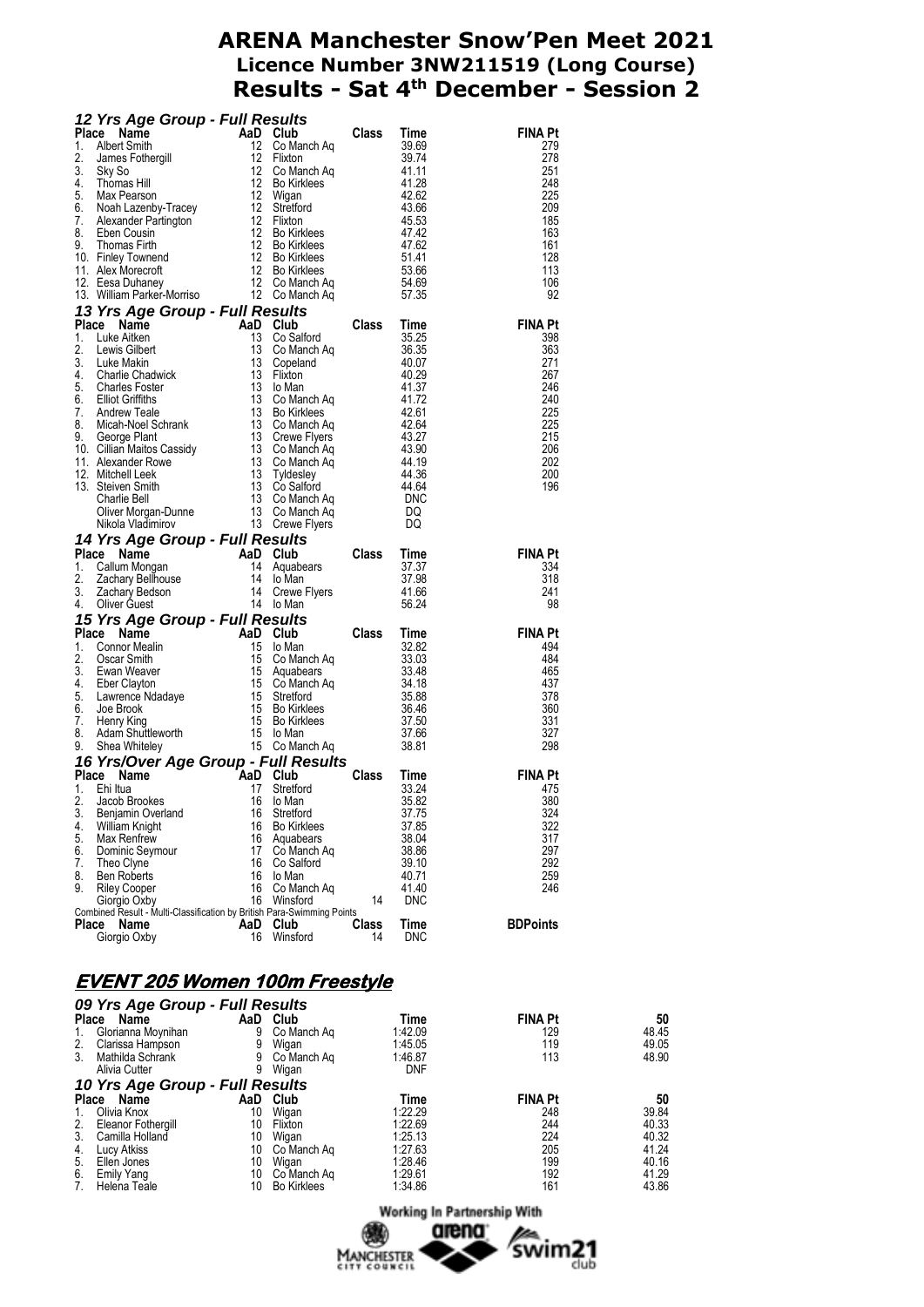| 8.<br>9.    | Koyi So<br><b>Emily Rowe</b><br>10. Ada Cox                                                                                                                                                                                                            | 10<br>10<br>10 | Co Manch Aq<br>Co Manch Aq<br>Tyldesley | 1:36.26<br>1:36.50<br>1:36.95 | 155<br>153<br>151 | 43.70<br>46.17<br>46.57 |
|-------------|--------------------------------------------------------------------------------------------------------------------------------------------------------------------------------------------------------------------------------------------------------|----------------|-----------------------------------------|-------------------------------|-------------------|-------------------------|
|             | 11 Yrs Age Group - Full Results<br>Name                                                                                                                                                                                                                |                |                                         |                               | <b>FINA Pt</b>    |                         |
| Place<br>1. | Carey Sullivan                                                                                                                                                                                                                                         | 11             | AaD Club<br>Co Manch Aq                 | Time<br>1:07.46               | 450               | 50<br>32.01             |
| 2.          | Jorja Howard                                                                                                                                                                                                                                           | 11             | Wigan                                   | 1:14.29                       | 337               | 36.31                   |
| 3.          | Poppy Nuttman                                                                                                                                                                                                                                          | 11             | <b>Bo Kirklees</b>                      | 1:14.42                       | 335               | 35.77                   |
| 4.          | Olivia Wilson                                                                                                                                                                                                                                          |                | 11 Co Salford                           | 1:14.80                       | 330               | 36.10                   |
| 5.          | Lily Hanrahan                                                                                                                                                                                                                                          | 11             | Co Salford                              | 1:16.93                       | 303               | 37.57                   |
| 6.          | Maisie Lloyd                                                                                                                                                                                                                                           | 11             | Wigan                                   | 1:17.25                       | 299               | 37.02                   |
| 7.<br>8.    | Isabelle Hall<br>Isabella Bonfield                                                                                                                                                                                                                     | 11<br>11       | Aquabears<br>Co Salford                 | 1:18.48<br>1:19.32            | 286<br>277        | 37.23<br>38.23          |
| 9.          | Evie Kenyon                                                                                                                                                                                                                                            | 11             | <b>Bo Kirklees</b>                      | 1:22.95                       | 242               | 41.29                   |
|             | 10. Matilda Mayo                                                                                                                                                                                                                                       | - 11           | Aquabears                               | 1:23.03                       | 241               | 39.58                   |
|             | 11. Scarlett Fagan                                                                                                                                                                                                                                     |                | 11 Co Manch Aq                          | 1:23.10                       | 240               | 39.29                   |
|             | 12. Emily Smith                                                                                                                                                                                                                                        | 11             | Co Manch Aq                             | 1:26.97                       | 210               | 41.44                   |
|             | 13. Charlie Bailey                                                                                                                                                                                                                                     | 11             | Tyldesley                               | 1:38.45                       | 144               | 46.69                   |
|             | 14. Ava Entwistle                                                                                                                                                                                                                                      |                | 11 Co Manch Aq                          | 2:26.60                       | 43                |                         |
|             | 12 Yrs Age Group - Full Results                                                                                                                                                                                                                        |                |                                         |                               |                   |                         |
|             | Place Name<br>$\begin{array}{ccc} \text{AaD} & \text{Club} \\ \text{12} & \text{Co Sa} \end{array}$                                                                                                                                                    |                |                                         | Time                          | <b>FINA Pt</b>    | 50                      |
| 1.          | Gracie-Louise Potts                                                                                                                                                                                                                                    | - 12           | Co Salford                              | 1:03.61                       | 537               | 30.79                   |
|             |                                                                                                                                                                                                                                                        |                |                                         | 1:06.76<br>1:10.82            | 464<br>389        | 32.36<br>33.30          |
|             |                                                                                                                                                                                                                                                        |                |                                         | 1:12.44                       | 363               | 34.75                   |
|             |                                                                                                                                                                                                                                                        |                |                                         | 1:13.35                       | 350               | 35.20                   |
|             |                                                                                                                                                                                                                                                        |                |                                         | 1:13.58                       | 347               | 35.58                   |
|             |                                                                                                                                                                                                                                                        |                |                                         | 1:13.71                       | 345               | 35.69                   |
|             |                                                                                                                                                                                                                                                        |                |                                         | 1:13.76                       | 344               | 35.73                   |
|             |                                                                                                                                                                                                                                                        |                |                                         | 1:15.75                       | 318               | 35.92                   |
|             |                                                                                                                                                                                                                                                        |                |                                         | 1:16.04                       | 314               | 38.13                   |
|             |                                                                                                                                                                                                                                                        |                |                                         | 1:16.88<br>1:17.09            | 304<br>301        | 36.31<br>38.01          |
|             |                                                                                                                                                                                                                                                        |                |                                         | 1:17.88                       | 292               | 37.97                   |
|             |                                                                                                                                                                                                                                                        |                |                                         | 1:18.80                       | 282               | 36.71                   |
|             |                                                                                                                                                                                                                                                        |                |                                         | 1:20.02                       | 269               | 37.91                   |
|             |                                                                                                                                                                                                                                                        |                |                                         | 1:23.64                       | 236               | 40.03                   |
|             |                                                                                                                                                                                                                                                        |                |                                         | 1:24.80                       | 226               | 39.30                   |
|             |                                                                                                                                                                                                                                                        |                |                                         | 1:25.34                       | 222               | 38.93                   |
|             | 1. Gracie-Louise Potts<br>1. Gracie-Louise Potts<br>1. Gracie-Louise Potts<br>1. Co Salford<br>1. Lucia Lesti<br>1. Samber Aston<br>5. Amber Aston<br>6. Tilly Collins<br>1. Luis Anderton<br>1. Luis Anderton<br>1. Co Salford<br>5. Amber Aston<br>1 |                |                                         | <b>DNC</b>                    |                   |                         |
|             |                                                                                                                                                                                                                                                        |                |                                         |                               |                   |                         |
|             | 13 Yrs Age Group - Full Results                                                                                                                                                                                                                        |                |                                         |                               |                   |                         |
|             | Place Name                                                                                                                                                                                                                                             |                |                                         | Time                          | <b>FINA Pt</b>    | 50                      |
| 1.          |                                                                                                                                                                                                                                                        |                |                                         | 1:03.01                       | 552               | 30.80                   |
| 2.          |                                                                                                                                                                                                                                                        |                |                                         | 1:05.27                       | 497               | 31.40                   |
| 3.          |                                                                                                                                                                                                                                                        |                |                                         | 1:06.90                       | 461               | 32.04                   |
| 4.          |                                                                                                                                                                                                                                                        |                |                                         | 1:07.64                       | 446               | 32.52                   |
| 5.          |                                                                                                                                                                                                                                                        |                |                                         | 1:08.08                       | 438               | 33.20                   |
| 6.<br>7.    |                                                                                                                                                                                                                                                        |                |                                         | 1:09.48<br>1:11.18            | 412<br>383        | 33.52<br>33.96          |
| 8.          | Isabella Holmes                                                                                                                                                                                                                                        | 13             | Flixton                                 | 1:11.82                       | 373               | 33.82                   |
| 9.          | <b>Frs Age Group - The Case of Age Scale Case of Age City Case of Scale Case of Age Scale Case of Age Scale Case Age of Age Scale Case Rowbotham-Keatin 13 Co Salford Case Rowbotham-Keatin 13 Ce Scale Case Age Age Age Age Age</b><br>Isla Holland   | 13             | Wigan                                   | 1:12.32                       | 365               | 35.60                   |
|             | 10. Anna Lucas                                                                                                                                                                                                                                         | 13             | Co Salford                              | 1:12.85                       | 357               | 34.72                   |
|             | 11. Kristen Beswick                                                                                                                                                                                                                                    | 13             | Fleetwood                               | 1:12.88                       | 357               | 34.35                   |
|             | 12. Annabel Howe                                                                                                                                                                                                                                       | 13             | <b>Bo Kirklees</b>                      | 1:13.43                       | 349               | 34.26                   |
|             | 13. Sophie Mansfield                                                                                                                                                                                                                                   | 13             | <b>Bo Kirklees</b>                      | 1:13.89                       | 342               | 35.51                   |
|             | 14. Anya Jolley                                                                                                                                                                                                                                        | 13             | Wigan                                   | 1:14.54                       | 333               | 35.62                   |
|             | 15. Lucy Butt<br>16. Matilda Bird-McGowan                                                                                                                                                                                                              | 13<br>13       | Stretford<br>lo Man                     | 1:15.34                       | 323<br>319        | 36.40<br>36.13          |
|             | 17. Lucy Ross                                                                                                                                                                                                                                          | 13             | Flixton                                 | 1:15.62<br>1:17.78            | 293               | 37.24                   |
|             | 18. Amelie Pasquier                                                                                                                                                                                                                                    | 13             | Co Manch Ag                             | 1:18.00                       | 291               | 37.43                   |
|             | 19. Ellen Toal                                                                                                                                                                                                                                         | 13             | Co Manch Aq                             | 1:23.42                       | 238               | 39.46                   |
|             | 20. Ava Taylor                                                                                                                                                                                                                                         | 13             | <b>Bo Kirklees</b>                      | 1:24.07                       | 232               | 39.91                   |
|             | 21. Isobel Hurst                                                                                                                                                                                                                                       | 13             | Wigan                                   | 1:25.82                       | 218               | 39.85                   |
|             | Lucy Green                                                                                                                                                                                                                                             |                | 13 Co Manch Aq                          | DQ                            |                   |                         |
|             | 14 Yrs Age Group - Full Results                                                                                                                                                                                                                        |                |                                         |                               |                   |                         |
|             | Place Name                                                                                                                                                                                                                                             |                | AaD Club                                | Time                          | <b>FINA Pt</b>    | 50                      |
| 1.          | Cara Tohill                                                                                                                                                                                                                                            | 14             | Co Salford                              | 1:03.30                       | 545               | 30.67                   |
| 2.<br>3.    | <b>Isabel Farmer</b>                                                                                                                                                                                                                                   | 14<br>14       | <b>Bo Kirklees</b>                      | 1:04.22                       | 522<br>512        | 31.14                   |
| 4.          | Lauren Cusick<br>Nicole Adeyeye                                                                                                                                                                                                                        | 14             | Aquabears<br>Co Salford                 | 1:04.60<br>1:04.79            | 508               | 30.60<br>31.36          |
| 5.          | Britney Makangou                                                                                                                                                                                                                                       |                | 14 Co Salford                           | 1:04.93                       | 505               | 30.94                   |
| 6.          | Hannah Egiert                                                                                                                                                                                                                                          | 14             | Co Manch Ag                             | 1:07.16                       | 456               | 32.58                   |
| 7.          | Imogen Stalgis                                                                                                                                                                                                                                         | 14             | Crewe Flyers                            | 1:09.78                       | 406               | 33.22                   |
| 8.          | Imogen Palmer                                                                                                                                                                                                                                          | 14             | Flixton                                 | 1:10.50                       | 394               | 34.19                   |
| 9.          | Madeleine Bryan                                                                                                                                                                                                                                        | 14             | Co Salford                              | 1:11.75                       | 374               | 34.53                   |
|             | 10. Tia Malkin                                                                                                                                                                                                                                         | 14             | Stretford                               | 1:11.76                       | 374               | 34.39                   |
|             | 11. Rosie Nicholson                                                                                                                                                                                                                                    | 14<br>14       | Co Manch Ag<br><b>Bo Kirklees</b>       | 1:12.69                       | 359<br>341        | 34.47<br>35.12          |
|             | 12. Ellie Bellhouse-Smith<br>13. Harriet Newton                                                                                                                                                                                                        | 14             | Co Manch Aq                             | 1:13.98<br>1:14.45            | 335               | 34.71                   |
|             | 14. Ella Banks                                                                                                                                                                                                                                         | 14             | <b>Bo Kirklees</b>                      | 1:15.32                       | 323               | 35.91                   |
|             | 15. Freyja Kelly                                                                                                                                                                                                                                       | 14             | Douglas                                 | 1:16.06                       | 314               | 36.67                   |
|             | 16. Bethany Turner-Priest                                                                                                                                                                                                                              | 14             | lo Man                                  | 1:16.97                       | 303               | 37.16                   |
|             | 17. Kiera Leece                                                                                                                                                                                                                                        | 14             | lo Man                                  | 1:17.51                       | 296               |                         |
|             | 18. Martha Davies                                                                                                                                                                                                                                      | 14             | Co Manch Ag                             | 1:20.25                       | 267               | 38.63                   |
|             | 19. Grace O'Malley<br>Siena Oxby                                                                                                                                                                                                                       | 14<br>14       | Co Manch Ag<br>Winsford                 | 1:24.60<br><b>DNC</b>         | 228               | 40.26                   |



swim21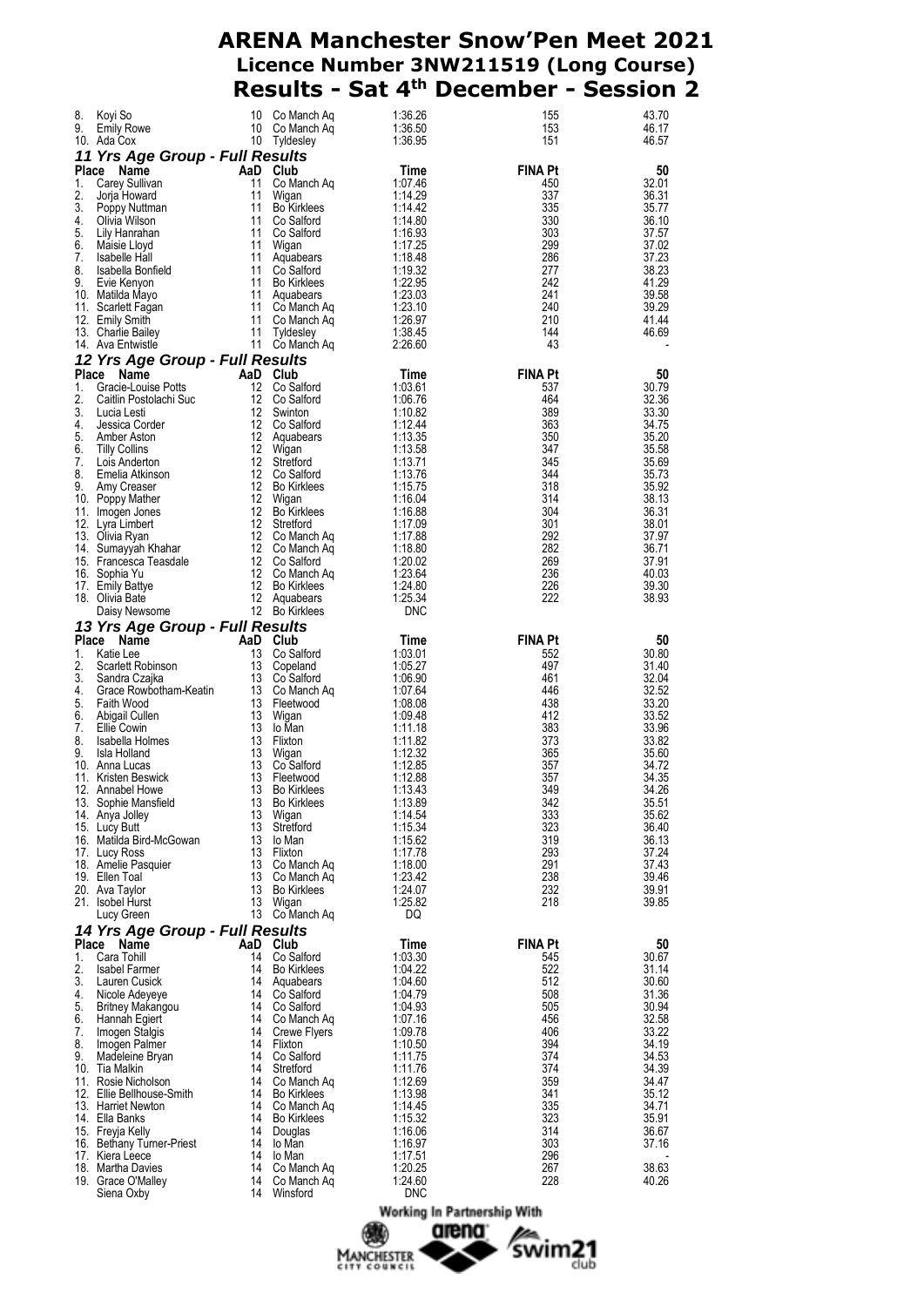| 15 Yrs Age Group - Full Results                                                                                                                                                                                                                                                                           |                                                                                                 |                                                                           |              |                                   |                |                |
|-----------------------------------------------------------------------------------------------------------------------------------------------------------------------------------------------------------------------------------------------------------------------------------------------------------|-------------------------------------------------------------------------------------------------|---------------------------------------------------------------------------|--------------|-----------------------------------|----------------|----------------|
| Place Name                                                                                                                                                                                                                                                                                                |                                                                                                 | AaD Club                                                                  |              | Time                              | <b>FINA Pt</b> | 50             |
| 1.<br>Mia Mason                                                                                                                                                                                                                                                                                           |                                                                                                 | 15 Co Manch Aq                                                            |              | 1:02.10                           | 577            | 29.84<br>32.48 |
|                                                                                                                                                                                                                                                                                                           |                                                                                                 |                                                                           |              | 1:06.38<br>1:07.57                | 472<br>448     | 32.02          |
|                                                                                                                                                                                                                                                                                                           |                                                                                                 |                                                                           |              | 1:07.87                           | 442            | 32.13          |
|                                                                                                                                                                                                                                                                                                           |                                                                                                 |                                                                           |              | 1:08.40                           | 432            | 32.92          |
|                                                                                                                                                                                                                                                                                                           |                                                                                                 |                                                                           |              | 1:08.73                           | 425            | 33.12          |
|                                                                                                                                                                                                                                                                                                           |                                                                                                 |                                                                           |              | 1:08.76                           | 425            | 32.88          |
|                                                                                                                                                                                                                                                                                                           |                                                                                                 |                                                                           |              | 1:10.18<br>1:10.27                | 400<br>398     | 34.33<br>33.80 |
|                                                                                                                                                                                                                                                                                                           |                                                                                                 |                                                                           |              | 1:10.70                           | 391            | 34.62          |
|                                                                                                                                                                                                                                                                                                           |                                                                                                 |                                                                           |              | 1:11.33                           | 380            | 33.83          |
|                                                                                                                                                                                                                                                                                                           |                                                                                                 |                                                                           |              | 1:11.47                           | 378            | 33.65          |
|                                                                                                                                                                                                                                                                                                           |                                                                                                 |                                                                           |              | 1:11.81                           | 373            | 34.45          |
|                                                                                                                                                                                                                                                                                                           |                                                                                                 |                                                                           |              | 1:13.99                           | 341<br>288     | 35.80          |
|                                                                                                                                                                                                                                                                                                           |                                                                                                 |                                                                           |              | 1:18.24<br>1:25.02                | 224            | 40.58<br>41.69 |
|                                                                                                                                                                                                                                                                                                           |                                                                                                 |                                                                           |              | <b>DNC</b>                        |                |                |
| 1. Mia mason<br>2. Imogen Cooper<br>3. Chloe Scott<br>4. Eleanor Hunt<br>5. Emma Holmes<br>5. Emma Holmes<br>5. The Holmes<br>7. Charlotte Mullarkey<br>7. Charlotte Mullarkey<br>15 Co Manch Aq<br>7. Charlotte Mullarkey<br>15 Co Salford<br>15 Co<br>16 Yrs/Over Age Group - Full Results              |                                                                                                 |                                                                           |              |                                   |                |                |
| Place Name                                                                                                                                                                                                                                                                                                | Algo Stromp And Club<br>And Club<br>19 Co Ma<br>16 Io Mar<br>17 Io Mar<br>17 Io Mar<br>18 Crewe |                                                                           |              |                                   | <b>FINA Pt</b> | 50             |
| 1. Maisie Hosking                                                                                                                                                                                                                                                                                         |                                                                                                 | <b>aD Club</b><br>19 Co Manch Aq<br>16 Wigan                              |              | $Time$<br>$1.01.30$               | 600            | 29.86          |
| 2.<br>Chloe Shaw                                                                                                                                                                                                                                                                                          |                                                                                                 | 16 Wigan                                                                  |              | 1:04.35                           | 518            | 31.40          |
| 3. Aimee Myers                                                                                                                                                                                                                                                                                            |                                                                                                 | 16 lo Man                                                                 |              | $1:04.53$<br>$1:05.14$            | 514            | 31.10          |
| 4. Blae Richardson<br>5.                                                                                                                                                                                                                                                                                  |                                                                                                 | 17 lo Man                                                                 |              | 1:06.42                           | 500<br>471     | 32.06<br>31.75 |
| 6.<br>Madeleine Hemuss                                                                                                                                                                                                                                                                                    |                                                                                                 |                                                                           |              | 1:06.42<br>1:06.66<br>1:08.70     | 466            | 32.29          |
| 7. Chloe Aitken                                                                                                                                                                                                                                                                                           |                                                                                                 |                                                                           |              |                                   | 426            | 33.47          |
| 8.                                                                                                                                                                                                                                                                                                        |                                                                                                 |                                                                           |              | 1:09.71                           | 408            | 33.34          |
| 9.                                                                                                                                                                                                                                                                                                        |                                                                                                 |                                                                           |              | 1:11.38                           | 380            | 34.42          |
| 10. Amelia Jones                                                                                                                                                                                                                                                                                          |                                                                                                 |                                                                           |              | 1:12.79                           | 358            | 33.96          |
| Blae Richardson<br>Alisha Bedson<br>Madeleine Hemuss<br>Chloe Aitken<br>Chloe Aitken<br>Chloe Aitken<br>Chloe Aitken<br>Stephanie Booth<br>16 Aquabears<br>Stephanie Booth<br>18 Bo Kirklees<br>Amelia Jones<br>17 Bo Kirklees<br>17 Bo Kirklees<br>17 Bo<br>⊥⊥. wiiliie Newsome<br>12. Scarlett Leighton |                                                                                                 | 16 Wigan                                                                  |              | 1:14.97<br>1:16.46                | 328<br>309     | 35.55<br>36.40 |
|                                                                                                                                                                                                                                                                                                           |                                                                                                 |                                                                           |              |                                   |                |                |
| EVENT 206 Men 100m Backstroke                                                                                                                                                                                                                                                                             |                                                                                                 |                                                                           |              |                                   |                |                |
|                                                                                                                                                                                                                                                                                                           |                                                                                                 |                                                                           |              |                                   |                |                |
| 09 Yrs Age Group - Full Results                                                                                                                                                                                                                                                                           |                                                                                                 |                                                                           |              |                                   |                |                |
| Place Name                                                                                                                                                                                                                                                                                                |                                                                                                 |                                                                           | <b>Class</b> | Time                              | <b>FINA Pt</b> | 50             |
| Cub<br>Long Him Ko<br>Kian Rose<br>Kareem Mohamed<br>Boo Ma<br>So Ma<br>So Ma<br>So Ma<br>So Ma<br>So Ma<br>So Ma<br>So Ma<br>So Ma<br>So Ma<br>So Ma<br>So Ma<br>So Ma<br>So Ma<br>1.<br>2. Kian Rose                                                                                                    |                                                                                                 | Co Manch Aq<br>9 Co Manch Aq                                              |              | 1:44.85<br>1:46.34                | 120<br>115     | 51.21<br>51.15 |
|                                                                                                                                                                                                                                                                                                           |                                                                                                 | 9 Co Manch Ag                                                             |              | <b>DNC</b>                        |                |                |
|                                                                                                                                                                                                                                                                                                           |                                                                                                 |                                                                           |              |                                   |                |                |
|                                                                                                                                                                                                                                                                                                           |                                                                                                 |                                                                           |              |                                   |                |                |
|                                                                                                                                                                                                                                                                                                           | <b>Example 2</b> AaD Club                                                                       |                                                                           | Class        | Time                              | <b>FINA Pt</b> | 50             |
| 10 Yrs Age Group - Full Results<br>Place Name<br>1. Hussein Kesserwan                                                                                                                                                                                                                                     |                                                                                                 | 10 Bo Kirklees                                                            |              | 1:46.05                           | 116            | 53.15          |
|                                                                                                                                                                                                                                                                                                           |                                                                                                 |                                                                           |              |                                   |                |                |
|                                                                                                                                                                                                                                                                                                           |                                                                                                 | AaD Club                                                                  | Class        | Time                              | <b>FINA Pt</b> | 50             |
| Caleb Crowe                                                                                                                                                                                                                                                                                               |                                                                                                 | 11 lo Man                                                                 |              | 1:22.11                           | 251            | 40.20          |
| Henry Priestley                                                                                                                                                                                                                                                                                           |                                                                                                 | 11 Bo Kirklees                                                            |              | 1:23.06                           | 243            | 40.68          |
| James Farnan                                                                                                                                                                                                                                                                                              |                                                                                                 |                                                                           |              |                                   | 198            | 43.26          |
| 11 Yrs Age Group - Full Results<br>Place Name<br>1.<br>2.<br>3.<br>4.<br>Ethan Bent<br>5.<br>Dominic Pokam                                                                                                                                                                                                |                                                                                                 |                                                                           |              | $1.23.83$<br>$1.30.76$<br>1:32.25 | 186<br>177     | 44.27<br>46.12 |
| William Palmer                                                                                                                                                                                                                                                                                            |                                                                                                 | 11 Bo Kirklees<br>11 Io Man<br>11 Co Manch Aq<br>11 Eliyton<br>11 Flixton |              | 1:33.11                           | 172            | 47.12          |
|                                                                                                                                                                                                                                                                                                           |                                                                                                 | 11 Co Manch Aq                                                            |              | 1:41.43                           | 133            | 50.42          |
| 6.<br>william Palmer<br>Phoevos Maitos Cassidy<br>Stellan McDonald<br>7.<br>8.<br>Stellan McDonald                                                                                                                                                                                                        |                                                                                                 | 11 Bo Kirklees                                                            |              | 1:42.61                           | 129            | 49.67          |
| 9.<br>Thomas Hall                                                                                                                                                                                                                                                                                         |                                                                                                 | 11 Co Manch Aq                                                            |              | 1:42.71                           | 128            | 50.46          |
| 12 Yrs Age Group - Full Results                                                                                                                                                                                                                                                                           |                                                                                                 |                                                                           |              |                                   |                |                |
|                                                                                                                                                                                                                                                                                                           |                                                                                                 | AaD Club                                                                  | <b>Class</b> | Time                              | FINA Pt        | 50             |
| Place Name<br><b>Oliver Pearson</b><br>1.<br>2.<br>Alixander Lewis                                                                                                                                                                                                                                        |                                                                                                 | 12 Wigan                                                                  |              | 1:20.88<br>1:23.19                | 263<br>242     | 38.62<br>39.82 |
| 3.<br>Alexander Partington                                                                                                                                                                                                                                                                                |                                                                                                 | 12 Co Manch Aq<br>12 Flixton                                              |              | 1:28.15                           | 203            | 43.39          |
| <b>Finley Townend</b>                                                                                                                                                                                                                                                                                     |                                                                                                 | 12 Bo Kirklees                                                            |              | 1:36.90                           | 153            | 47.51          |
| Alex Morecroft                                                                                                                                                                                                                                                                                            |                                                                                                 | 12 Bo Kirklees                                                            |              | 1:38.96                           | 143            | 48.23          |
| 4.<br>5.<br>6.<br><b>Thomas Firth</b>                                                                                                                                                                                                                                                                     |                                                                                                 | 12 Bo Kirklees                                                            |              | 1:39.09                           | 143            | 48.82          |
| Eesa Duhaney                                                                                                                                                                                                                                                                                              |                                                                                                 | 12 Co Manch Aq                                                            |              | 1:47.11                           | 113            | 54.43          |
| 7.<br>13 Yrs Age Group - Full Results                                                                                                                                                                                                                                                                     |                                                                                                 | AaD Club                                                                  | <b>Class</b> | Time                              | <b>FINA Pt</b> | 50             |
| Place<br>Name<br>1.<br>Oli Bottomley                                                                                                                                                                                                                                                                      | 13                                                                                              | Co Salford                                                                |              | 1:10.58                           | 396            | 34.48          |
| <b>Charlie Chadwick</b>                                                                                                                                                                                                                                                                                   | 13                                                                                              | Flixton                                                                   |              | 1:12.35                           | 368            | 35.16          |
| Lewis Gilbert                                                                                                                                                                                                                                                                                             |                                                                                                 | 13 Co Manch Aq                                                            |              | 1:12.48                           | 366            | 35.59          |
| 2.<br>3.<br>4.<br>Luke Makin                                                                                                                                                                                                                                                                              | 13                                                                                              | Copeland                                                                  |              | 1:14.49                           | 337            | 35.63          |
| <b>Charles Foster</b><br>Micah-Noel Schrank                                                                                                                                                                                                                                                               | 13                                                                                              | lo Man                                                                    |              | 1:17.64<br>1:18.50                | 297<br>288     | 37.42<br>38.04 |
| Luke Aitken                                                                                                                                                                                                                                                                                               |                                                                                                 | 13 Co Manch Aq<br>13 Co Salford                                           |              | 1:19.62                           | 276            | 37.91          |
| 5.<br>6.<br>7.<br>8.<br>Mitchell Leek                                                                                                                                                                                                                                                                     | 13                                                                                              | Tyldesley                                                                 |              | 1:22.35                           | 249            | 40.83          |
| 9.<br>Jimmy Williams                                                                                                                                                                                                                                                                                      |                                                                                                 | 13 Bo Kirklees                                                            |              | 1:23.60                           | 238            | 41.03          |
| 10. Cillian Maitos Cassidy                                                                                                                                                                                                                                                                                |                                                                                                 | 13 Co Manch Aq                                                            |              | 1:23.90                           | 236            | 39.63          |
| 11. George Plant<br>12. Alexander Rowe                                                                                                                                                                                                                                                                    |                                                                                                 | 13 Crewe Flyers<br>13 Co Manch Aq                                         |              | 1:25.84<br>1:26.75                | 220<br>213     | 41.56<br>41.73 |
| 13. Andrew Teale<br>Charlie Bell                                                                                                                                                                                                                                                                          |                                                                                                 | 13 Bo Kirklees<br>13 Co Manch Ag                                          |              | 1:26.86<br><b>DNC</b>             | 212            | 41.97          |